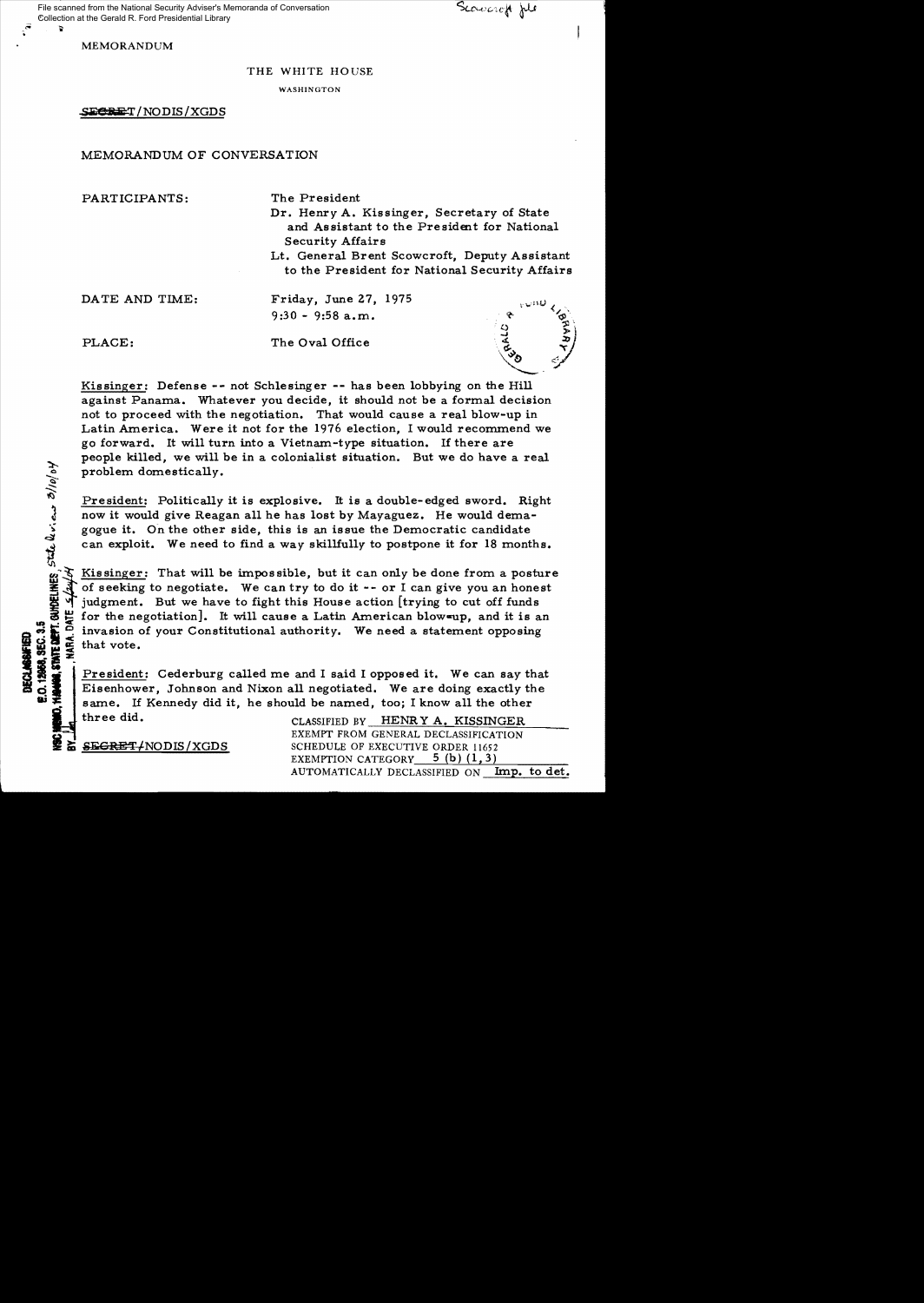## $S$ E $C$ REF /NODIS/XGDS 2.

Kissinger: Callaway is no help at all. I think we need a statement by *you* of some sort. [He gives the President the draft.]

President: The Eisenhower Administration made the first change. raising the payment. I think we should name the people who all went down -- Johnson sent Bob McNamara.

Kissinger: We will find out.

President: To say that we are simply carrying on what others have done is helpful backup.

[General Scowcroft departs briefly, and then returns.]

\* \* \* \*

Kissinger: [Speaking of Angola] We will keep the meeting to give the policy that you want to be active. Then we will get the 40 Committee going on a plan.

The Mexican Foreign Minister was in. . Their President's term is up next year. The UN Secretary-General's term is also up next year. Echeverria wants to be Secretary-General. That we don't need, but we don't need him against us, at least until his successor is picked. So I strung him along a bit. I didn't offer support, but I didn't indicate opposition. So now we have to keep Waldheim in the race. I will take this to Gromyko. But if 1 oppose Echeverria with them, they may get interested. It would be good to get the Soviet Union to oppose him. We would have to veto if it came to that. He would win a Third World vote he would clearly win a majority of the General Assembly. Rabasa said one of the three candidates for President is an extreme radical. If Rabasa says that, he really is. So we have to get through October.

President: We had better find a good campaign manager for Waldheim.

## **§E<del>GRE</del>#/NODIS/XGDS**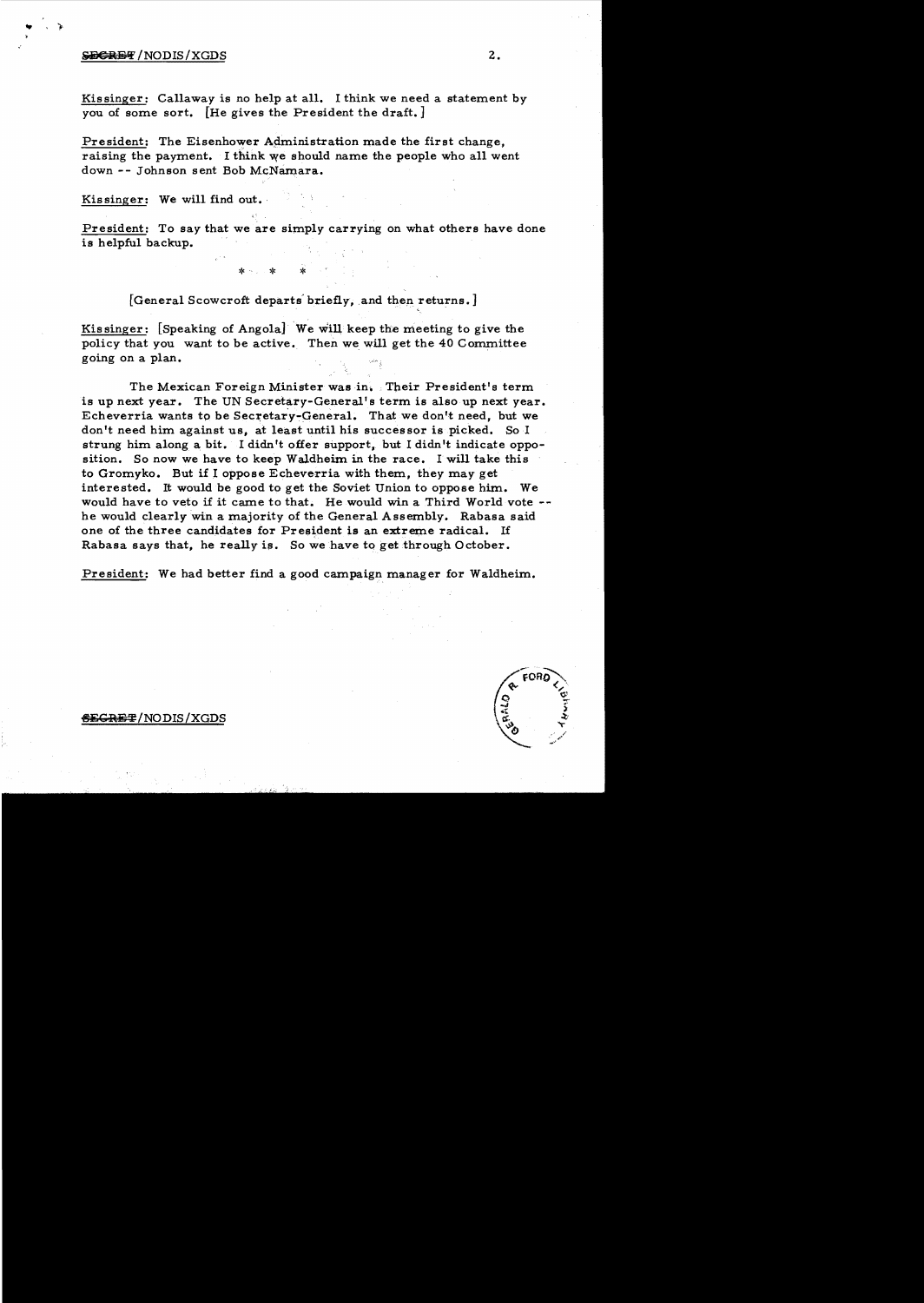- Whole did Wherebury a once of the word of up - $T/K$  27 June 75 K Deprose, not Schlee, has been lottlying one that against Perman Whatton you decide, it should cut have found decision int to gooust. That would canze a real blowing in LR. Werent not far electrons, I would recommend our go farmil. It will term into a the type it. People Silled, us has entirected til. Betwe de have a run part churchistically. P Politically it is explosive. It is a doubt. Byle saved. Reget mor it would gent Rengon all be has hot by Magagny, A wand changiged it. On otten siele, chis is an nous a senne Combitat em exploit it. We invite finla comprehensive to portjourn't for 18 mo K That will be many unpossible but it can only la da juna justice of serving to suget. We can to to do it - a dcan give you an hanest judgement. But us have to people this flower action. It will cannot kill blowing \* it on more in pyon anthiredy, we will a statement of posing that with. P Gilbabor, codel mer Ispand. We can in Ik, Johnson hiper all wegetrith. We are dring exactly come. If Kinnedy did it he should <del>la nomede d'humre attres did.</del> K Gellang is us tilt at all - Schik we will a staturant de juin 2 souve soit. Claire Proc dept. P Ersen, Obrnie made Phonge, recoving **DECLABSIFIED** E.O. 12958, SEC. 3.5 NSC MEMO, 11/24/98, STATE DEPT. GUIDELINES State leview 3/10/04